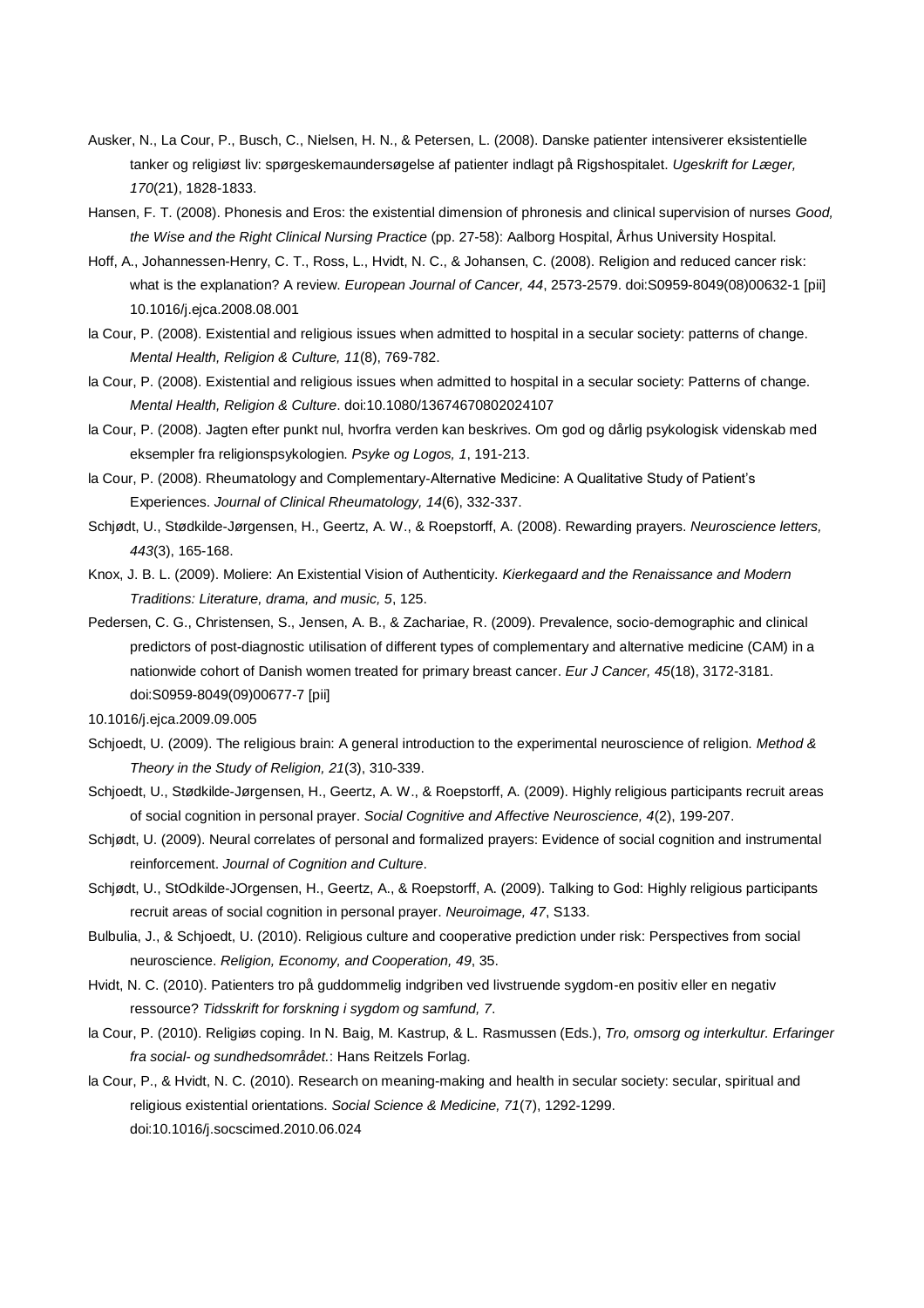- la Cour, P., & Hvidt, N. C. (2010). Research on Meaning-Making and Health in Secular Societies: Secular, Existential, Spiritual and Religious Orientations. *Social Science & Medicine, 71*, 1292-1299.
- Pedersen, C. G., Sinclair, A., & Zachariae, R. (2010). Religious coping in a secular society. *International Journal of Behavioral Medicine*.
- Schjoedt, U., Stødkilde-Jørgensen, H., Geertz, A. W., Lund, T. E., & Roepstorff, A. (2010). The power of charisma perceived charisma inhibits the frontal executive network of believers in intercessory prayer. *Social Cognitive and Affective Neuroscience, 6*(1), 119-127.
- Agdal, R., Hjelmborg, J. v. B., & Johannessen, H. (2011). Energy healing for cancer: a critical review. *Complementary Medicine Research, 18*(3), 146-154.
- Andresen, P., Ausker, N., & la Cour, P. (2011). Går fanden i kloster, når han bliver gammel? Religiøsitet i lyset af sociale og psykologiske forhold. In P. Gundelach (Ed.), *Små og store forandringer, Danskernes værdier siden 1981.*: Hans Retizels forlag.
- Assing Hvidt, E. (2011). *Cancer survivors' need for a "relational home": A phenomenological study.* Paper presented at the International Association for the Psychology of Religion.
- Bulbulia, J., & Schjoedt, U. (2011). Toward an evolutionary social neuroscience of religion. *Religion, Brain & Behavior, 1*(3), 220-222.
- Bulbulia, J., & Schjødt, U. (2011). Toward an experimental neuroscience of religion. *Religion, Brain & Behavior, 1*(3).
- Hansen, D. G., Bergholdt, S. H., Holm, L., Kragstrup, J., Bladt, T., & Søndergaard, J. (2011). A complex intervention to enhance the involvement of general practitioners in cancer rehabilitation. Protocol for a randomised controlled trial and feasibility study of a multimodal intervention. *Acta Oncologica, 50*(2), 299-306. doi:10.3109/0284186X.2010.533193
- Hansen, H. P., Tjornhoj-Thomsen, T., & Johansen, C. (2011). Rehabilitation interventions for cancer survivors: The influence of context. *Acta Oncol, 50*(2), 259-264. doi:10.3109/0284186X.2010.529460
- Konvalinka, I., Xygalatas, D., Bulbulia, J., Schjødt, U., Jegindø, E.-M., Wallot, S., . . . Roepstorff, A. (2011). Synchronized arousal between performers and related spectators in a fire-walking ritual. *Proceedings of the National Academy of Sciences, 108*(20), 8514-8519.
- Nørgaard, B., Ammentorp, J., Kyvik, K. O., Kristiansen, T. M., & Kofoed, P. E. (2011). Health care professionals' experience of participating in a communication course in an orthopaedic department. *International Journal of Orthopaedic and Trauma Nursing, 15*(4), 202-211.
- Schjoedt, U. (2011). The neural correlates of religious experience. *Religion, 41*(1), 91-95.
- Schjoedt, U., & Bulbulia, J. (2011). The need to believe in conflicting propositions. *Religion, Brain & Behavior, 1*(3), 236- 239.
- Ulrich, A., Evron, L., & Ostenfeld-Rosenthal, A. (2011). Patients' views of CAM as spiritual practice. *Complementary Therapies in Clinical Practice, 17*(4), 221-225. doi:10.1016/j.ctcp.2010.12.001
- Assing Hvidt, E., Iversen, H. R., & Hansen, H. P. (2012). Belief and meaning orientations among Danish cancer patients in rehabilitation. A Taylorian perspective. *Spiritual Care, 1*(3), 1-22.
- Assing Hvidt, E., Iversen, H. R., & Hansen, H. P. (2012). Glaube und Sinnorientierungen bei dänischen Krebspatienten in der Rehabilitation: eine taylorianische Perspektive (Belief and meaning orientations among Danish cancer patients in rehabilitation: A Taylorian perspective). *Spiritual Care, 1*(1), 32-56.
- Bulbulia, J., & Schjoedt, U. (2012). The neural basis of religion. *The Neural Basis of Human Belief Systems, Psychology Press, New York, NY*, 169-190.
- Buus, N., Ploug Hansen, H., Huniche, L., Hvidt, N. C., Rostgård, L., & Johannessen, H. (2012). Fleksibilitet i forskningsprocessen. *Nordisk sygeplejeforskning, 2,* 156-164.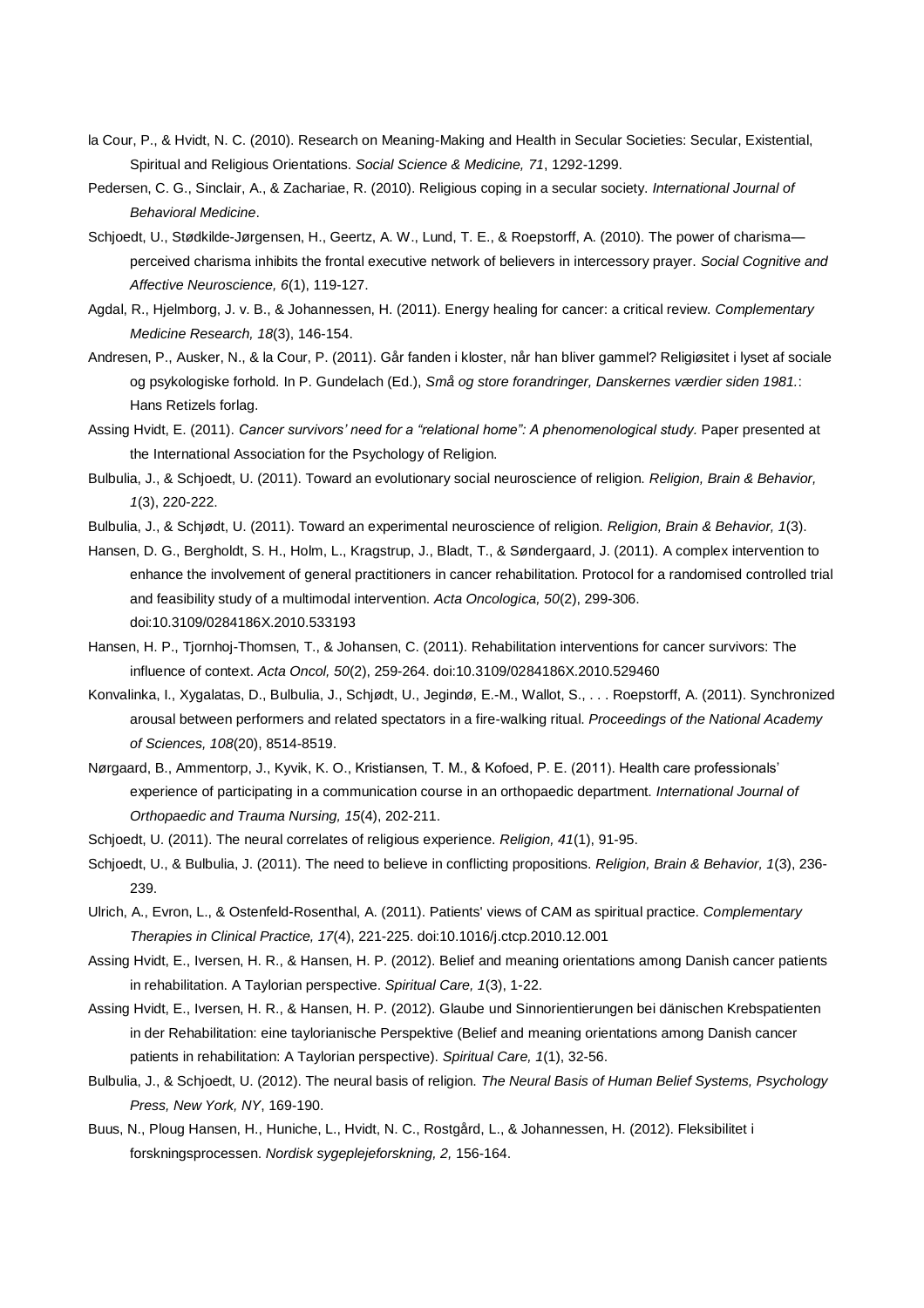- Jensen, H. I., Ammentorp, J., Erlandsen, M., & Ørding, H. (2012). End-of-life practices in Danish ICUs: development and validation of a questionnaire. *BMC anesthesiology, 12*(1), 16.
- Johannessen-Henry, C. T. (2012). Polydox eschatology: Relating systematic and everyday theology in a cancer context. *Studia Theologica - Nordic Journal of Theology, 66*(2), 107-129. doi:10.1080/0039338x.2012.735204
- Kristiansen, M., & Sheikh, A. (2012). Understanding faith considerations when caring for bereaved Muslims. *Journal of the Royal Society of Medicine, 105*(12), 513-517.
- la Cour, P. (2012). Sinnsuche und Gesundheit in Skandinavien. *Spiritual Care. Zeitschrift für Spiritualität in den Gesundheitsberufen, 2*, 66-73.
- la Cour, P. (2012). The clinical pain acceptance Q-sort: A tool for assessment and facilitation of pain acceptance. *Psychology, health & medicine, 17*(5), 611-620.
- la cour, P. (2012). Sinnsuche und Gesundheit in Skadinavien. *Spiritual Care. Zeitschrift für Spiritualität in den Gesundheitsberufen (Meaning making and health: Why and how), 2*, 66-73.
- la Cour, P., Ausker, N., & Hvidt, N. C. (2012). Six Understandings of the Word 'Spirituality' in a Secular Country. *Acrchive for the psychology of religion, 34*, 63-81. doi:10.1163/157361212X649634
- La Cour, P., Ausker, N., & Hvidt, N. C. (2012). What is the Meaning of the Word 'Spirituality'? In M. Fowler, J. D. M. III, & J. L. Hochheimer (Eds.), *Spirituality: Theory, Praxis and Pedagogy* (Vol. 180, pp. 31-40). Oxford: Inter-Disciplinary Press.
- la Cour, P., Ausker, N. H. R., & Hvidt, N. C. (2012). Six Understandings of the Word "Spirituality" in a Secular Country. *Archive for the Psychology of Religion, 34*(1), 63-81. doi:10.1163/157361212X649634
- la Cour, P., & Götke, P. (2012). Understanding of the Word "Spirituality" by Theologians Compared to Lay People: An Empirical Study from a Secular Region. *Journal of health care chaplaincy, 18*(3-4), 97-109.
- la Cour, P., & Götke, P. (2012). Understanding of the word "spirituality" by Danish clergy compared to lay people: An empirical study. *Journal of health care chaplaincy, 18*.
- Mygind, A., Kristiansen, M., Wittrup, I., & Nørgaard, L. S. (2012). Ramadan and type II diabetes: Patient perspectives on medicine use, reasons for fasting and experiences with counselling on medicines. *European Journal of Public Health, 22*(Supplement 2).
- Roessler, K. K. (2012). Healthy Architecture! Can environments evoke emotional responses? *Global Journal of Health Science, 4*(4), 83.
- Schrøder, K., Jørgensen, J. S., La Cour, K., & Hvidt, N. C. (2012). *Traumatic Childbirth from the Perspective of the Healthcare Professional.* Paper presented at the Acta obstetricia et gynecologica Scandinavica.
- Thygesen, L. C., Hvidt, N. C., Hansen, H. P., Hoff, A., Ross, L., & Johansen, C. (2012). Cancer Incidence among Danish Seventh-Day Adventists and Baptists. *Cancer Epidemiology, 36*(6), 513-518. doi:10.1016/j.canep.2012.08.001
- Thygesen, L. C., Hvidt, N. C., Juel, K., Hoff, A., Ross, L., & Johansen, C. (2012). The Danish Religious Societies Health Study. *International Journal of Epidemiology, 41*(5), 1248-1255. doi:10.1093/ije/dyr089
- Assing Hvidt, E. (2012
- ). Cancer Survivors' Beliefs in the 21st Century: A Taylorian Analysis. *Critical Issues*, 229.
- Assing Hvidt, E. (2013). Sources of 'relational homes' A qualitative study of cancer survivors' perceptions of emotional support. *Mental Health, Religion & Culture, 16*(6), 617-632.
- Assing Hvidt, E. (2013). Exploring spiritual orientations among Danish (secular) cancer patients in rehabilitation: Combining empeiria and teoria. In J. F.-G. John L. Hochheimer (Ed.), *Spirituality in the 21st century. Conversations* (pp. 85-103). Oxford: Inter-Disciplinary Press.
- Assing Hvidt, E., Iversen, H. R., & Hansen, H. P. (2013). "Someone to hold the hand over me": The significance of transpersonal "attachment" relationships of Danish cancer survivors. *Eur J Cancer Care, 22*(6), 726-737.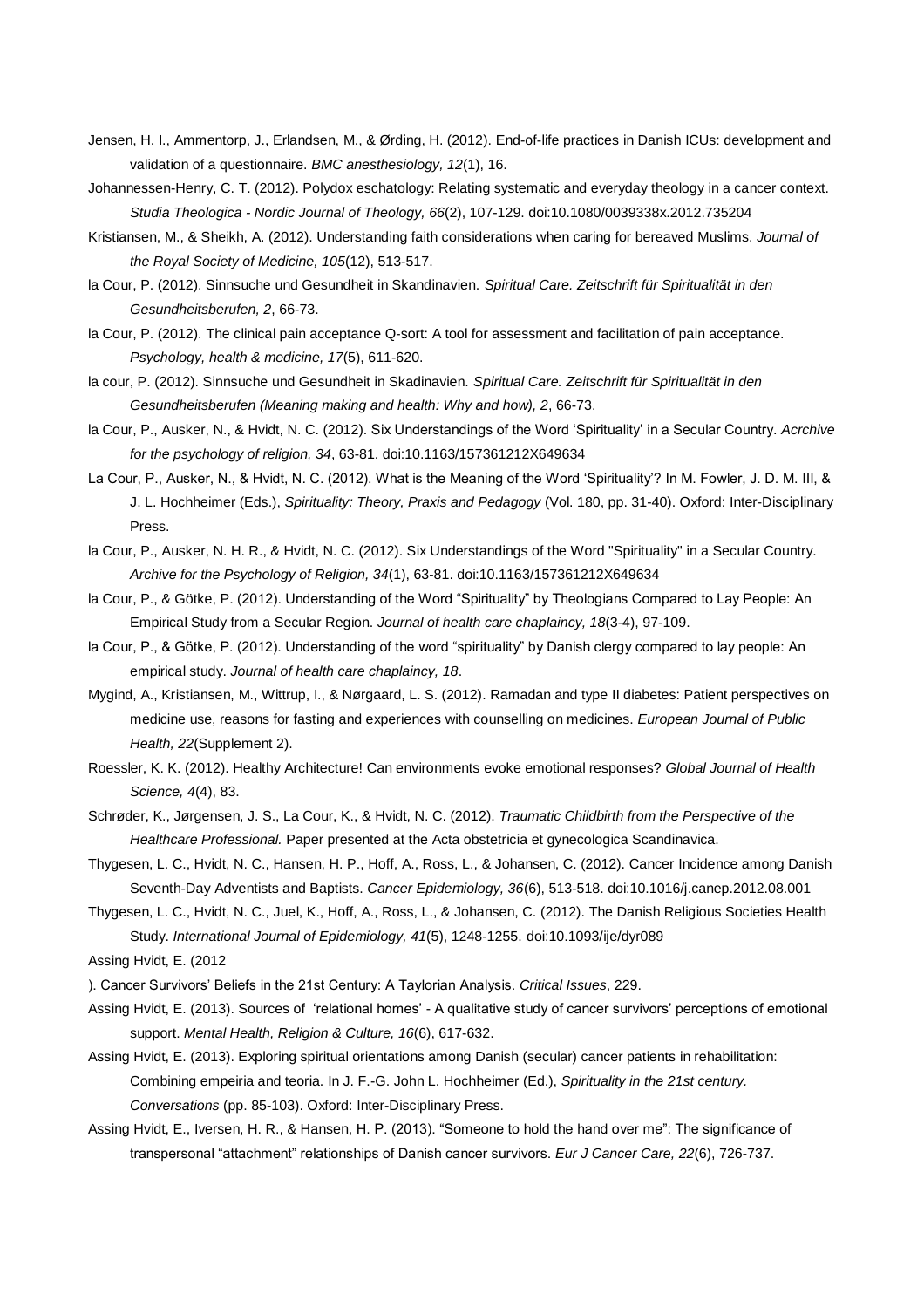- Bekke-Hansen, S., Pedersen, C. G., Thygesen, K., Christensen, S., Waelde, L. C., & Zachariae, R. (2013). The role of religious faith, spirituality and existential considerations among heart patients in a secular society: Relation to depressive symptoms 6 months post acute coronary syndrome. *J Health Psychol, 19*(6), 740-753. doi:10.1177/1359105313479625
- Bille, T., & Steenfeldt, V. O. (2013). Challenging fieldwork situations: A study of researcher's subjectivity. *Journal of Research Practice, 9*(1), 2.
- Bulbulia, J. A., Xygalatas, D., Schjoedt, U., Fondevila, S., Sibley, C. G., & Konvalinka, I. (2013). Images from a jointlyarousing collective ritual reveal affective polarization. *Frontiers in psychology, 4*.
- Büssing, A., Janko, A., Baumann, K., Hvidt, N. C., & Kopf, A. (2013). Spiritual Needs among Patients with Chronic Pain Diseases and Cancer Living in a Secular Society. *Pain Medicine, 14*(9), 1362-1373. doi:10.1111/pme.12198
- Hvidtjørn, D., Petersen, I., Hjelmborg, J., Skytthe, A., Christensen, K., & Hvidt, N. C. (2013). Familial resemblance in religiousness in a secular society: a twin study. *Twin Research and Human Genetics, 16*(2), 544-553. doi:10.1017/thg.2013.3
- Jensen, H. I., Ammentorp, J., Johannessen, H., & Ørding, H. (2013). Challenges in end-of-life decisions in the intensive care unit: an ethical perspective. *Journal of bioethical inquiry, 10*(1), 93-101.
- Jensen, H. I., Ammentorp, J., & Ørding, H. (2013). Improving Interdisciplinary Collaboration Regarding End-of-Life Decisions: a Pilot Study. *Journal of Medical Science*(01), 23-29.
- Johannessen-Henry, C. T., Deltour, I., Bidstrup, P. E., Dalton, S. O., & Johansen, C. (2013). Associations between faith, distress and mental adjustment – a Danish survivorship study. *Acta Oncologica, 52*(2), 364-371. doi:10.3109/0284186X.2012.744141
- Nielbo, K. L., Schjoedt, U., & Sørensen, J. (2013). Hierarchical organization of segmentation in non-functional action sequences. *Journal for the Cognitive Science of Religion, 1*(1), 71.
- Nørgaard, B., Ammentorp, J. J., & Kofoed, P. E. (2013). Long term follow-up on health care professionals' self-efficacy after communication skills training. *Journal of Nursing Education and Practice, 3*(10), 91.
- Pedersen, C. G., Christensen, S., Jensen, A. B., & Zachariae, R. (2013). In God and CAM we trust. Religious faith and use of complementary and alternative medicine (CAM) in a nationwide cohort of women treated for early breast cancer. *J Relig Health, 52*(3), 991-1013. doi:10.1007/s10943-012-9569-x
- Pedersen, C. G., Christensen, S., Jensen, A. B., & Zachariae, R. (2013). Use of complementary and alternative medicine (CAM) and changes in depressive symptoms from 3 to 15 months after surgery for primary breast cancer: results from a nationwide cohort study. *Breast cancer research and treatment, 141*(2), 277-285.
- Pedersen, H. F., Pargament, K. I., Pedersen, C. G., & Zachariae, R. (2013). Religious coping and quality of life among severely ill lung patients in a secular society. *International Journal for the Psychology of Religion, 23*(3), 188-203.
- Pedersen, H. F., Pedersen, C. G., Pargament, K. I., & Zachariae, R. (2013). Coping without religion? Religious coping, quality of life and existential well-being among lung disease patients and matched controls in a secular society. In R. L. Piedmont & A. Village (Eds.), *Research in the Social Scientific Study of Religion* (Vol. 24, pp. 163-192).
- Schjoedt, U. (2013). Why is Religion Characterized by Excess and Non-Functionality? *Method & Theory in the Study of Religion, 25*(4-5), 470-477.
- Schjoedt, U., Stødkilde-Jørgensen, H., Geertz, A. W., & Roepstorff, A. (2013). Praying to God activates areas of social cognition. *Neuroscience, 4*(2), 199-207.
- Schjoedt, U., Sørensen, J., Nielbo, K. L., Xygalatas, D., Mitkidis, P., & Bulbulia, J. (2013). Cognitive resource depletion in religious interactions. *Religion, Brain & Behavior, 3*(1), 39-55.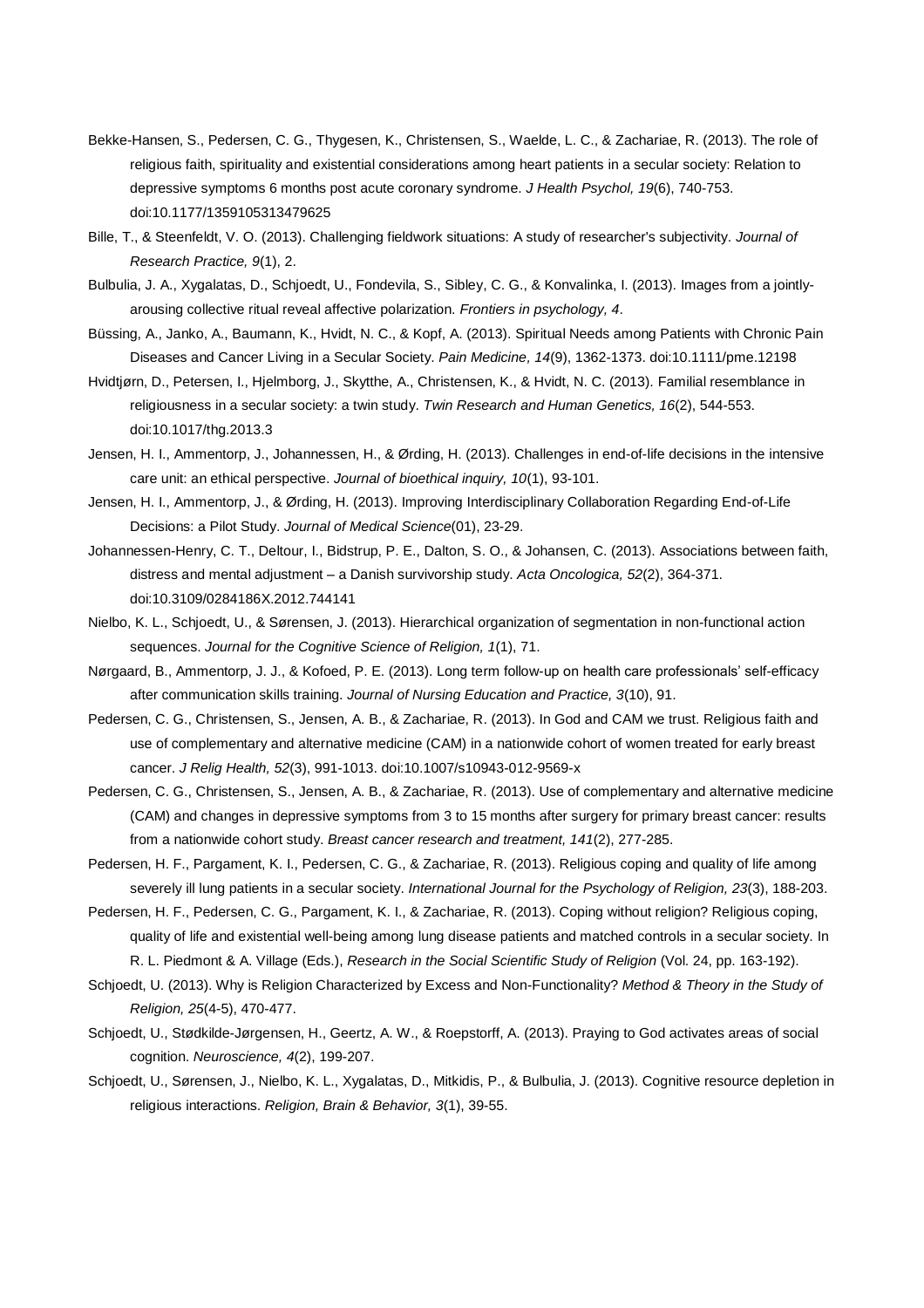- Schjoedt, U., Sørensen, J., Nielbo, K. L., Xygalatas, D., Mitkidis, P., & Bulbulia, J. (2013). The resource model and the principle of predictive coding: A framework for analyzing proximate effects of ritual. *Religion, Brain & Behavior, 3*(1), 79-86.
- Schjødt, U. (2013). A resource model of religious cognition: Motivation as a primary determinant for the complexity of supernatural agency representations *Origins of Religion, Cognition and Culture* (pp. 301-309): Acumen Publishing Ltd.
- Seibaek, L., Hvidt, N. C., & Hounsgaard, L. (2013). "You Shouldn't be too Suspicious of Your Wellbeing" Hope and Courage to Face Life in Women Undergoing Ovarian Cancer Surgery. *Psycho-oncology, 22*, 337.
- Seibæk, L., Hounsgaard, L., & Hvidt, N. C. (2013). Secular, Spiritual, and Religious Existential Concerns of Women with Ovarian Cancer during Final Diagnostics and Start of Treatment. *Evidence-based Complementary and Alternative Medicine : eCAM, 2013*, 765419. doi:10.1155/2013/765419
- Thygesen, L. C., Dalton, S. O., Johansen, C., Ross, L., Kessing, L. V., & Hvidt, N. C. (2013). Psychiatric disease incidence among Danish Seventh-day Adventists and Baptists. *Social Psychiatry and Psychiatric Epidemiology, 48*(10), 1583-1590. doi:10.1007/s00127-013-0669-z
- Veloso, A. G., Sperling, C., Holm, L. V., Nicolaisen, A., Rottmann, N., Thayssen, S., . . . Hansen, D. G. (2013). Unmet needs in cancer rehabilitation during the early cancer trajectory–a nationwide patient survey. *Acta Oncologica, 52*(2), 372-381.
- Viftrup, D. T., Hvidt, N. C., & Buus, N. (2013). Spiritually and Religiously Integrated Group Psychotherapy: A Systematic Literature Review. *Evidence-based Complementary and Alternative Medicine : eCAM, 2013*, 274625. doi:10.1155/2013/274625
- Xygalatas, D., Schjoedt, U., Bulbulia, J., Konvalinka, I., Jegindø, E.-M., Reddish, P., . . . Roepstoff, A. (2013). Autobiographical memory in a fire-walking ritual. *Journal of Cognition and Culture, 13*(1-2), 1-16.
- Andersen, M., Schjoedt, U., Nielbo, K. L., & Sørensen, J. (2014). Mystical experience in the lab. *Method & Theory in the Study of Religion, 26*(3), 217-245.
- Bresson Ladegaard Knox, J. (2014). Philosophy as an Art of Living. Situating the Method of Socratic Dialogue within a Framework of "Care of the Self". *Haser*(5), 33-54.
- Bussing, A., Wirth, A. G., Reiser, F., Zahn, A., Humbroich, K., Gerbershagen, K., . . . Baumann, K. (2014). Experience of gratitude, awe and beauty in life among patients with multiple sclerosis and psychiatric disorders. *Health Qual Life Outcomes, 12*, 63. doi:10.1186/1477-7525-12-63
- Büssing, A., Baumann, K., Hvidt, N. C., Koenig, H. G., Puchalski, C. M., & Swinton, J. (2014). Spirituality and Health. Editorial. *Evidence-Based Complementary and Alternative Medicine, 01*, 1-2. doi:10.1155/2014/682817
- Holm, L. V., Hansen, D. G., Kragstrup, J., Johansen, C., dePont Christensen, R., Vedsted, P., & Søndergaard, J. (2014). Influence of comorbidity on cancer patients' rehabilitation needs, participation in rehabilitation activities and unmet needs: a population-based cohort study. *Supportive Care in Cancer, 22*(8), 2095-2105.
- Hvidtjorn, D., Hjelmborg, J., Skytthe, A., Christensen, K., & Hvidt, N. C. (2014). Religiousness and Religious Coping in a Secular Society: The Gender Perspective. *Journal of Religion & Health, 53*(5), 1329-1341. doi:10.1007/s10943- 013-9724-z
- Hvidtjørn, D., Hjelmborg, J., Skytthe, A., Christensen, K., & Hvidt, N. C. (2014). Religiousness and Religious Coping in a Secular Society: The Gender Perspective. *Journal of Religion & Health, 53*(5), 1329-1341. doi:10.1007/s10943- 013-9724-z
- la Cour, P. (2014). Den religiøse tros udvikling. In L. Danbolt, L. Engedal, H. Stifoss-Hansen, K. Hestad, & L. Lien (Eds.), *Religionspsykologi*: Gyldendal Nordisk.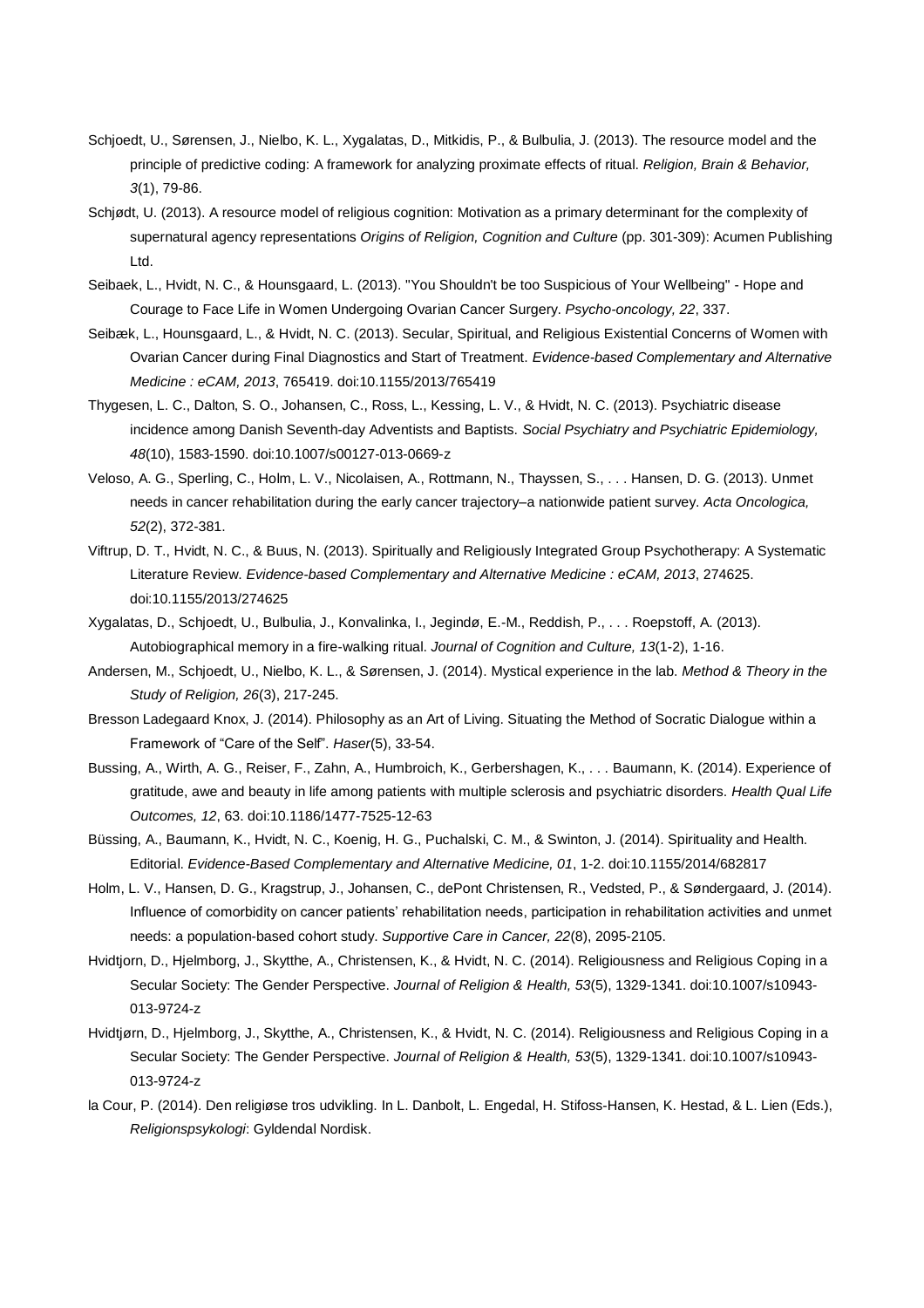- la Cour, P. (2014). Religiøs omvendelse. In L. Danbolt, L. Engedal, H. Stifoss-Hansen, K. Hestad, & L. Lien (Eds.), *Religionspsykologi*: Gyldendal Nordisk.
- la Cour, P. (2014). Tro og alvorlig sygdom om forskningen i nordisk kontekst. In L. Danbolt, L. Engedal, H. Stifoss-Hansen, K. Hestad, & L. Lien (Eds.), *Religionspsykologi*: Gyldendal Nordisk.

la Cour, P. (2014). Religionspsykologi forfra. *Psykologisk set, 93*, 5-12.

- Moestrup, L., & Hansen, H. P. (2014). Existential Concerns About Death: A Qualitative Study of Dying Patients in a Danish Hospice. *American Journal of Hospice and Palliative Medicine*. doi:10.1177/1049909114523828
- Moestrup, L., Hvidt, N. C., & Ploug Hansen, H. (2014). "Hun forsvinder ikke" et kvalitativ studie af døende patienters og pårørendes overvejelser om en fortsat relation efter døden. *Klinisk Sygepleje, 4,* 62-78.
- Nissen, N., Lunde, A., Pedersen, C. G., & Johannessen, H. (2014). The use of complementary and alternative medicine after the completion of hospital treatment for colorectal cancer: findings from a questionnaire study in Denmark. *BMC complementary and alternative medicine, 14*(1), 388.
- Pedersen, C. G., Johannessen, H., Hjelmborg, J. V., & Zachariae, R. (2014). Effectiveness of energy healing on Quality of Life: a pragmatic intervention trial in colorectal cancer patients. *Complementary therapies in medicine, 22*(3), 463-472.
- Prinds, C., Hvidt, N. C., Mogensen, O., & Buus, N. (2014). Making existential meaning in transition to motherhood—A scoping review. *Midwifery, 30*(6), 733-741. doi:10.1016/j.midw.2013.06.021
- Prinds, C., Hvidtjørn, D., Mogensen, O., Skytthe, A., & Hvidt, N. C. (2014). Existential Meaning Among First-Time Full-Term and Preterm Mothers A Questionnaire Study. *Journal of Perinatal & Neonatal Nursing, 28*(4), 271-279. doi:10.1097/JPN.0000000000000060
- Roessler, K. K., & Lindemann, F.-W. (2014). How to cope with anxiety in hospital settings: Evaluation of a professional training. *The Expository Times, 126*(2), 63-60.
- Seibaek, L., Hounsgaard, L., & Hvidt, N. C. (2014). Hope and Courage to Face Life Inner Resources during Serious Illness. *International Journal of Gynecological Cancer, 24*(9), 1141-1142.
- Techau, M., Lunde, A., Pedersen, C. G., Green, A., Johannessen, H., & Nissen, N. (2014). Non-participants and reasons for non-participation in a pragmatic trial of energy healing as cancer rehabilitation. *European Journal of Integrative Medicine, 6*(3), 268-276.
- Tornøe, K. A., Danbolt, L. J., Kvigne, K., & Sørlie, V. (2014). The power of consoling presence-hospice nurses' lived experience with spiritual and existential care for the dying. *BMC Nursing, 13*(1), 25.
- Assing Hvidt, E. (2015). The existential cancer journey: Travelling through the intersubjective structure of homeworld/alienworld. *Health*, 1-17. doi:10.1177/1363459315617312
- Bresson Ladegaard Knox, J. (2015). Sculpting Reflection and Being in the Presence of Mystery. Perspectives on the Act of Philosophizing in Practice with People Recovering from Cancer. *Haser*(6), 53-79.
- Christiansen, N. S., Schmidt, A. W., Johansen, C., Ross, L., Hvidt, N. C., & Thygesen, L. C. (2015). Risk for cardiovascular disease among Seventh-day Adventists and Baptists in Denmark, 1977-2009. *International Journal of Cardiology, 185*, 133-135. doi:10.1016/j.ijcard.2015.03.131
- Jors, K., Büssing, A., Hvidt, N. C., & Baumann, K. (2015). Personal Prayer in Patients Dealing with Chronic Illness: A Review of the Research Literature. *Evidence-based Complementary and Alternative Medicine : eCAM, 2015*, 927973. doi:10.1155/2015/927973
- Knox, J. B., & Svendsen, M. N. (2015). Authoring experience: the significance and performance of storytelling in Socratic dialogue with rehabilitating cancer patients. *Med Health Care Philos, 18*(3), 409-420. doi:10.1007/s11019-015- 9641-x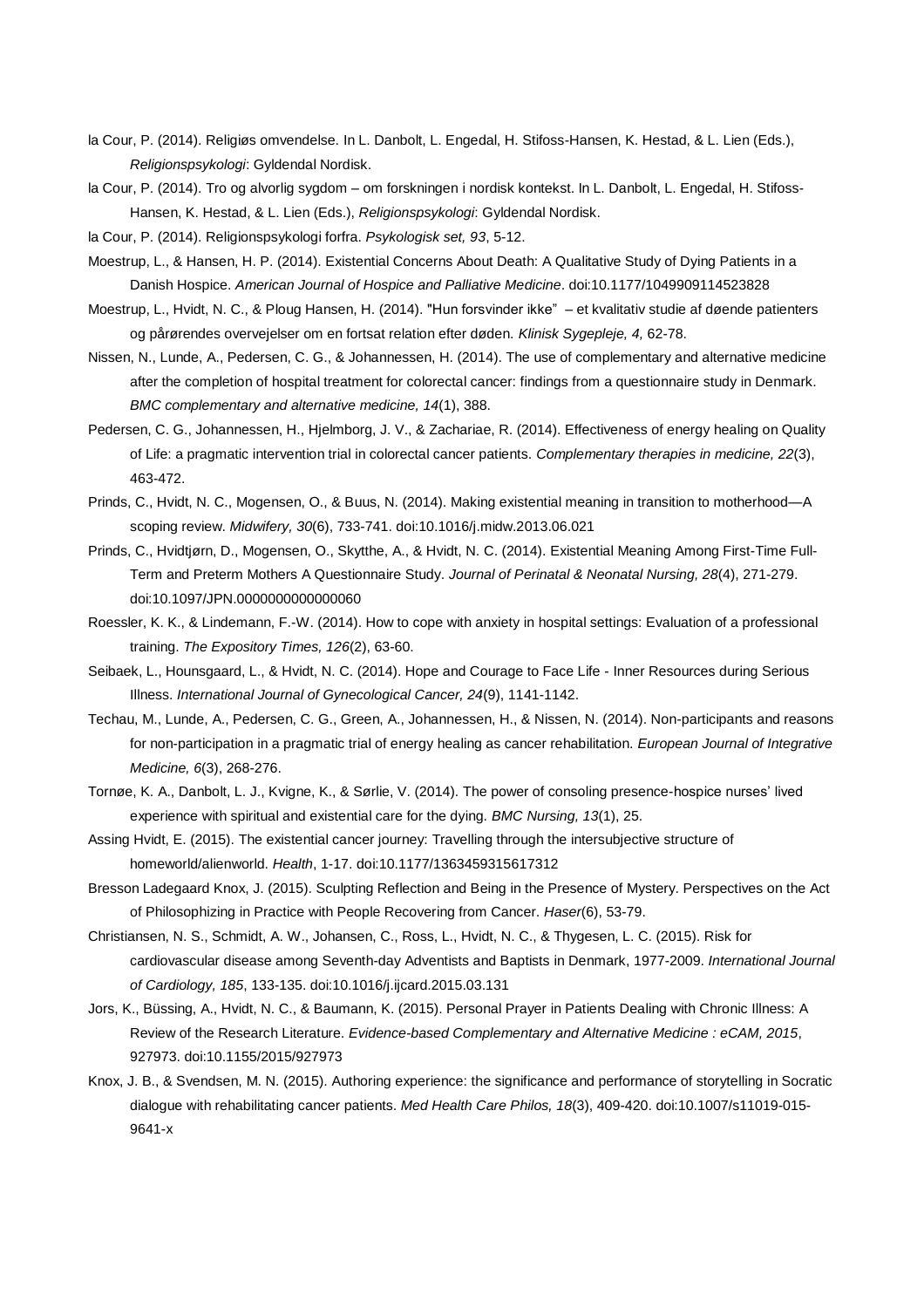- la Cour, P. (2015). Religion, socialitet og sindslidelse. In B. Lihme (Ed.), *Det sociales betydning for mennesker med sindslidelser* (pp. 258-281): Akademisk forlag.
- la Cour, P., & Petersen, M. (2015). Effects of mindfulness meditation on chronic pain: a randomized controlled trial. *Pain Medicine, 16*(4), 641-652.
- la Cour, P., & Petersen, M. C. (2015). Effects of mindfulness meditation on chronic pain: a randomized controlled trial. *Pain Medicine, 16*, 641-652. doi:10.1111/pme.12605
- Timmermann, C., Uhrenfeldt, L., & Birkelund, R. (2015). Room for caring: patients' experiences of well‐being, relief and hope during serious illness. *Scandinavian journal of caring sciences, 29*(3), 426-434.
- Timmermann, C., Uhrenfeldt, L., Høybye, M. T., & Birkelund, R. (2015). A palliative environment: Caring for seriously ill hospitalized patients. *Palliative & supportive care, 13*(2), 201-209.
- Tornøe, K., Danbolt, L. J., Kvigne, K., & Sørlie, V. (2015). A mobile hospice nurse teaching team's experience: training care workers in spiritual and existential care for the dying-a qualitative study. *BMC palliative care, 14*(1), 43.
- Tornøe, K. A., Danbolt, L. J., Kvigne, K., & Sørlie, V. (2015). The challenge of consolation: nurses' experiences with spiritual and existential care for the dying-a phenomenological hermeneutical study. *BMC Nursing, 14*(1), 62.
- Winther, H., Grøntved, S. N., Kold Gravesen, E., & Ilkjær, I. (2015). The Dancing Nurses and the Language of the Body: Training Somatic Awareness, Bodily Communication, and Embodied Professional Competence in Nurse Education. *Journal of Holistic Nursing, 33*(3), 182-192.
- Wolderslund, M., Kofoed, P.-E., Holst, R., & Ammentorp, J. (2015). Patients' use of digital audio recordings in four different outpatient clinics. *International Journal for Quality in Health Care, 27*(6), 466-472.
- Ahrenfeldt, L. J., Lindahl-Jacobsen, R., Möller, S., Christensen, K., Hvidtjørn, D., & Hvidt, N. C. (2016). Differences in Religiousness in Opposite-Sex and Same-Sex Twins in a Secular Society. *Twin Research and Human Genetics, 19*, 35-46. doi:10.1017/thg.2015.92
- Assing Hvidt, E., Søndergaard, J., Ammentorp, J., Bjerrum, L., Hansen, D. G., Olesen, F., . . . Hvidt, N. C. (2016). The existential dimension in general practice: identifying understandings and experiences of general practitioners in Denmark. *Scandinavian journal of primary health care, 34*(4), 1 - 9. doi:10.1080/02813432.2016.1249064
- Assing Hvidt, E., Søndergaard, J., Hansen, D. G., Gulbrandsen, P., Ammentorp, J., Timmermann, C., & Hvidt, N. C. (2016). 'We are the barriers': Danish general practitioners' interpretations of why the existential and spiritual dimensions are neglected in patient care (Submitted). *Communication and Medicine*, 1-9.
- Assing Hvidt, E., Søndergaard, J., Hansen, D. G., Olesen, F., Bjerrum, L., Ammentorp, J., . . . Hvidt, N. C. (2016). *How is the existential dimension being integrated? The understandings and experiences of general practitioners in Denmark.* Paper presented at the Communication, medicine & ethics.
- Assing Hvidt, E., Søndergaard, J., Hansen, D. G., Olesen, F., Bjerrum, L., Ammentorp, J., . . . Hvidt, N. C. (2016). *Barriers to communication about existential and spiritual issues in general practice.* Paper presented at the Communication, medicine & ethics.
- Frølund, H., Handegard Birkeland, M., Søndergaard Jensen, J., Schnell, T., Hvidt, N. C., Sørensen, T., & la Cour, P. (2016). The Sources of Meaning Questionnarie (SoMe): Validation and internal structure of the Danish language version (Resubmitted). *Psychological Assessment, APA*.
- Hvidt, N. C., Kappel Kørup, A., Curlin, F., Baumann, K., Frick, E., Søndergaard, J., . . . Büssing, A. (2016). The NERSH International Collaboration on Values, Spirituality and Religion in Medicine: Development of Questionnaire, Description of Data Pool, and Overview of Pool Publications. *Religions, 7*(9), 107. doi:10.3390/rel7080107
- Hvidt, N. C., Mayr, B., Paal, P., Frick, E., Forsberg, A., & Bussing, A. (2016). For and against Organ Donation and Transplantation: Intricate Facilitators and Barriers in Organ Donation Perceived by German Nurses and Doctors. *J Transplant, 2016*, 3454601. doi:10.1155/2016/3454601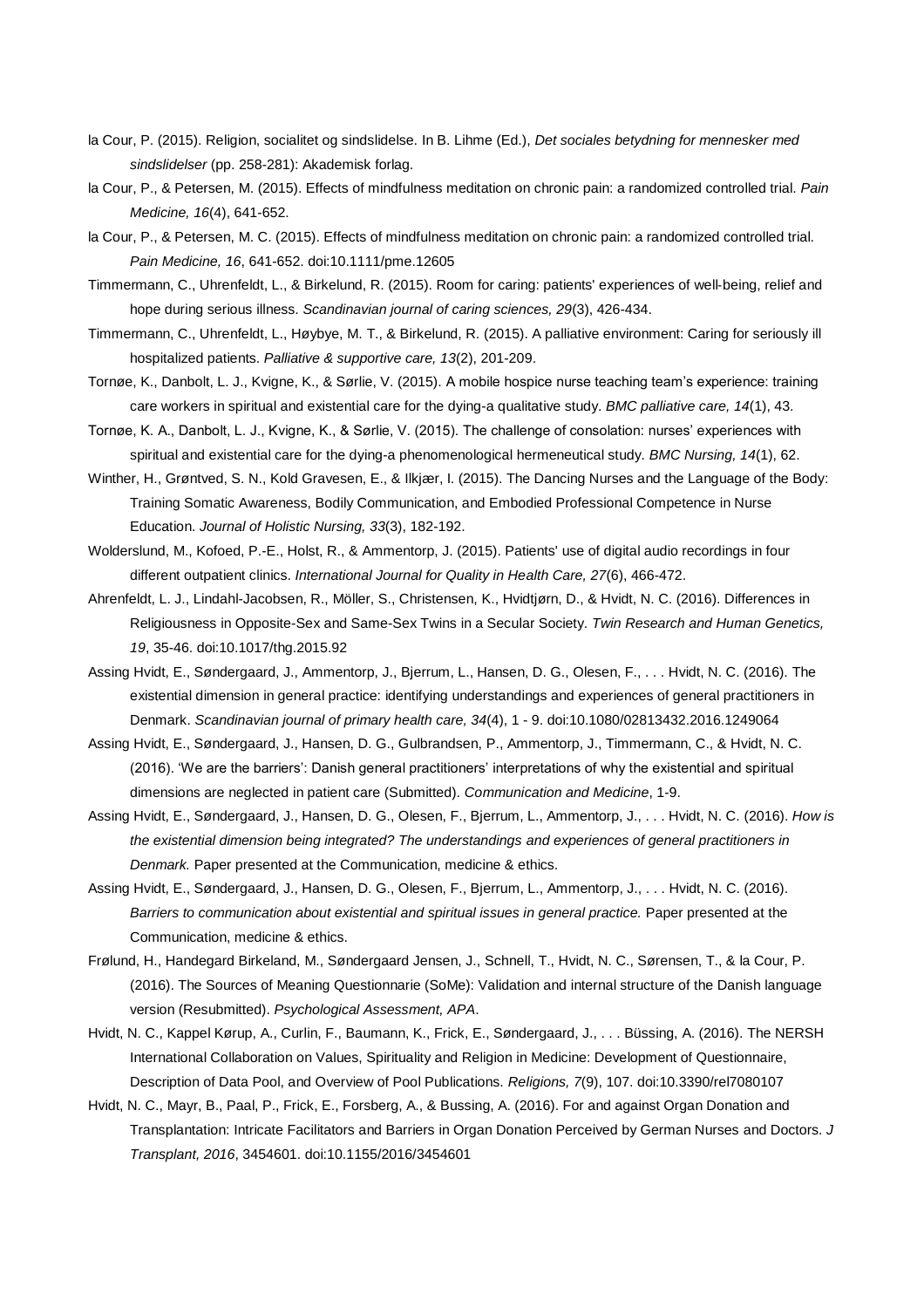- Knox, J. B. L. (2016). Facing Life after Facing Death: The Moral Occasion of Cancer. *Philosophical Practice: Journal of the American Philosophical Practitioners Association (American Philosophical Practitioners Association), 11*(2).
- Korup, A. K., Thygesen, L. C., Christensen, R. d., Johansen, C., Sondergaard, J., & Hvidt, N. C. (2016). Association between sexually transmitted disease and church membership. A retrospective cohort study of two Danish religious minorities. *BMJ Open, 6*(3). doi:10.1136/bmjopen-2015-010128
- Kristiansen, M., Younis, T., Hassani, A., & Sheikh, A. (2016). Experiencing loss: a Muslim widow's bereavement narrative. *Journal of Religion and Health, 55*(1), 226-240.
- la Cour, P., & Schnell, T. (2016). Presentation of the Sources of Meaning Card Method: The SoMeCaM. *Journal of Humanistic Psychology*, 0022167816669620.
- Moestrup, L., & Hvidt, N. C. (2016). Where is God in my dying? A qualitative investigation on faith reflections among hospice patients in secularized society. *Death Studies*. doi:10.1080/07481187.2016.1200160
- Paldam, E., & Schjoedt, U. (2016). Miracles and Pain Relief. *Archive for the Psychology of Religion, 38*(2), 210-231.
- Petersen, M., & la cour, P. (2016). Mindfulness what works for whom? Referral, feasibility, and patient perspectives regarding patients with mixed chronic pain. *Journal of Alternative and Complementary Medicine, 22*(4), 8-305. doi:10.1089/acm.2015.0310.
- Prinds, C., Hvidtjørn, D., Skytthe, A., Mogensen, O., & Hvidt, N. C. (2016). Prayer and meditation among Danish first time mothers-a questionnaire study. *BMC Pregnancy Childbirth, 16*(1), 8. doi:10.1186/s12884-016-0802-6
- Rasmussen, P., Johansen, C., Hvidt, N. C., Korup, A. K., Sondergaard, J., & Thygesen, L. C. (2016). Use of Sedatives, Antidepressants and Antipsychotic Medicine among Seventh-day Adventists and Baptists in Denmark. *J Relig Health*. doi:10.1007/s10943-016-0331-7
- Schrøder, K., Jørgensen, J. S., Lamont, R. F., & Hvidt, N. C. (2016). Blame and guilt a mixed methods study of obstetricians' and midwives' experiences and existential considerations after involvement in traumatic childbirth. *Acta obstetricia et gynecologica Scandinavica, 95*(7), 735-745. doi:10.1111/aogs.12897
- Schrøder, K., Jørgensen, J. S., Lamont, R. F., & Hvidt, N. C. (2016). Healthcare professionals' perspectives on traumatic childbirth - interpreting the data. *Acta obstetricia et gynecologica Scandinavica, 95*(9), 1079-1080. doi:10.1111/aogs.12935
- Schrøder, K., Larsen, P. V., Jørgensen, J. S., Hjelmborg, J. v. B., Lamont, R. F., & Hvidt, N. C. (2016). Psychosocial health and well-being among obstetricians and midwives involved in traumatic childbirth. *Midwifery, 41*, 45-53. doi:http://dx.doi.org/10.1016/j.midw.2016.07.013
- Toudal Viftrup, D., la Cour, P., Buus, N., & Hvidt, N. C. (2016). Religious Transformation Among Danish Pentecostals Following Personal Crisis and Group Psychotherapy: A Qualitative Study. *Journal of Spirituality in Mental Health, 18*(1), 1-23. doi:10.1080/19349637.2014.998753
- Viftrup, D. T., Buus, N., & Hvidt, N. C. (2016). Religious Coping in a Christian Minority Group: A Qualitative Study among Pentecostal Danes (Submitted). *Nordic Journal of Society and Religion*.
- Viftrup, D. T., la Cour, P., Buus, N., & Hvidt, N. C. (2016). Religious tranformation among Danish pentecostals following personal crisis and group therapy: A qualitative study. *Journal of Spirituality in Mental Health, 18*(1), 1-23.
- Ahrenfeldt, L. J., Möller, S., Andersen-Ranberg, K., Vitved, A. R., Lindahl-Jacobsen, R., & Hvidt, N. C. (2017). Religiousness and health in Europe. *European Journal of Epidemiology*. doi:10.1007/s10654-017-0296-1
- Andersen, M., Nielbo, K. L., & Schjoedt, U. (2017). Old problems die hard. *Religion, Brain & Behavior, 7*(1), 63-65.
- Assing Hvidt, E., Hansen, D. G., Ammentorp, J., Bjerrum, L., Cold, S., Gulbrandsen, P., . . . Hvidt, N. C. (2017). Development of the EMAP tool facilitating existential communication between general practitioners and cancer patients. *European Journal of General Practice*, 1-8. doi:10.1080/13814788.2017.1326479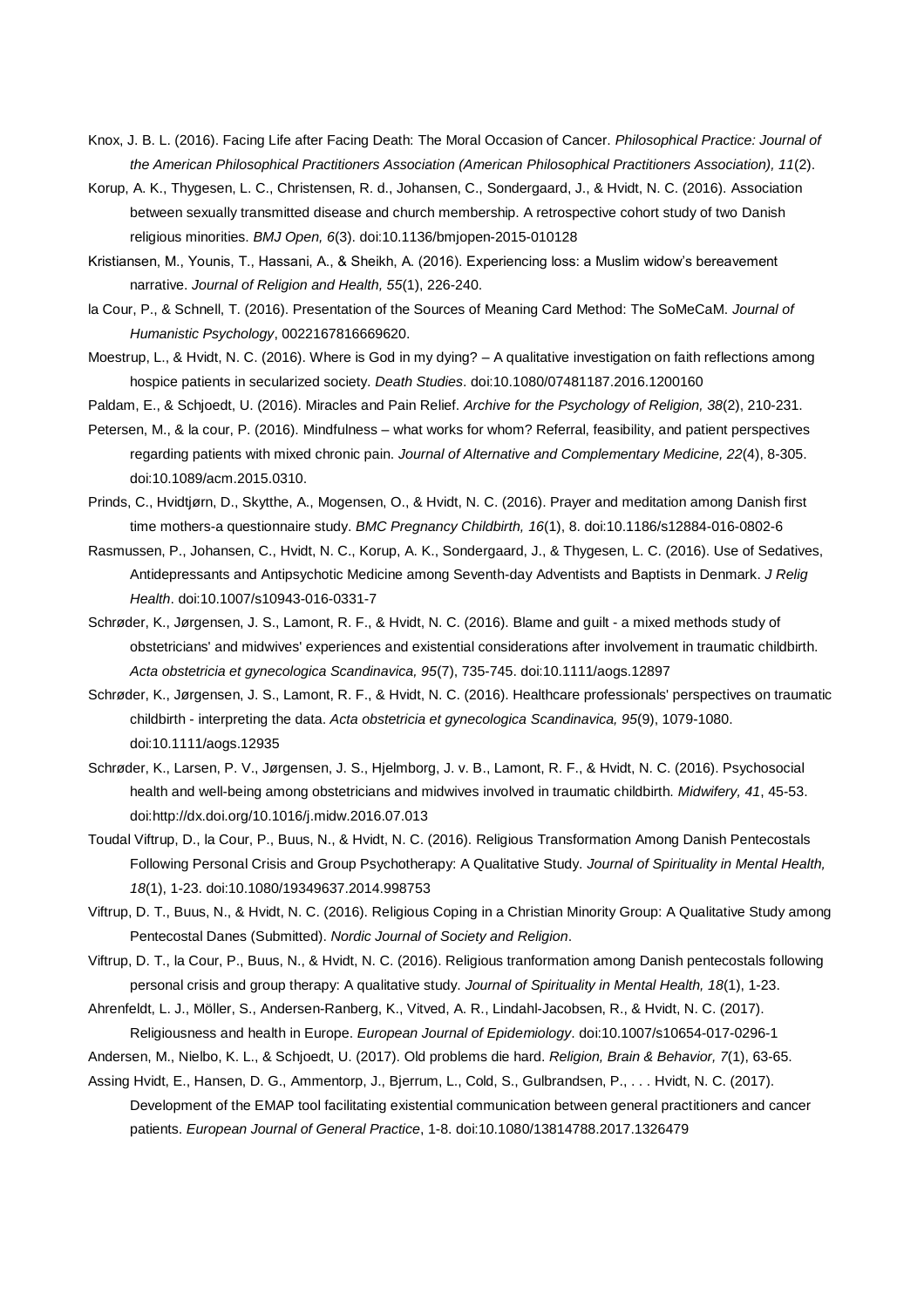- Balslev van Randwijk, C., Opsahl, T., Assing Hvidt, E., Kappel Kørup, A., Bjerrum, L., Brixen, K., . . . Hvidt, N. C. (2017). Characteristics of religious and spiritual beliefs of Danish Physicians – and likelihood of addressing religious and spiritual issues with patients. *Journal of Religion & Health (submitted)*.
- Balslev van Randwijk, C., Opsahl, T., & Hvidt, N. C. (2017). Religious characteristics and clinical communication: a comparison of Danish and American physicians. *Social Science & Medicine*.
- Balslev van Randwijk, C., Opsahl, T., & Hvidt, N. C. (2017). The role of religiosity and spirituality in physicians' decision making in end-of-life care. *Journal of Religion and Health*.
- Büssing, A., Thiel, M., Längler, A., & Hvidt, N. C. (2017). Spiritual needs of mothers with sick new born or premature infants – A cross sectional survey among German mothers. *Women and Birth (Accepted)*.
- Hvidt, N. C. (2017). Glaube versetzt Berge Berge versetzen Glauben. *Spiritual Care, 0*. doi:10.1515/spircare-2016- 0174
- Hvidt, N. C., Hvidtjørn, D., Christensen, K., Nielsen, J. B., & Søndergaard, J. (2017). Faith Moves Mountains—Mountains Move Faith: Two Opposite Epidemiological Forces in Research on Religion and Health. *Journal of Religion and Health, 56*(1), 294-304. doi:10.1007/s10943-016-0300-1
- Kappel Kørup, A., dePont Christensen, R., Nielsen, C. T., Søndergaard, J., Alyousefi, N. A., Lucchetti, G., . . . Hvidt, N. C. (2017). The International NERSH Data Pool - A Methodological Description of a Data Pool of Religious and Spiritual Values of Health Professionals from 6 continents. *Religions*. doi:10.3390/rel7080107
- Kristiansen, M., & Sheikh, A. (2017). The Health Profile of Muslims in Scotland *Scotland's Muslims*: Edinburgh University Press.
- Larsen, H., Friis, P., Heape, C., Søndergaard, J., Hvidt, E. A., & Hvidt, N. C. (2017). Exploring existential doctor-patient conversations using participatory theatre improvisation. "But, what can one do?" (Submitted). *Arts and Humanities as Higher Education*.
- Nielbo, K. L., Andersen, M. N., & Schjoedt, U. (2017). Segmentation and cultural modulation in perception of internal events are not trivial matters. *Religion, Brain & Behavior, 7*(1), 77-79.
- Nielsen, J. S., Bech, M., Christensen, K., & Hvidt, N. C. (2017). Risk Aversion and Religious Behavior: Analysis Using a Sample of Danish Twins. *Economics & Human Biology, 26*, 21-29. doi:10.1016/j.ehb.2017.01.004
- Nielsen, S. L., Fich, L. B., Roessler, K. K., & Mullins, M. F. (2017). How do patients actually experience and use art in hospitals? The significance of interaction: a user-oriented experimental case study. *Int J Qual Stud Health Wellbeing, 12*(1), 1267343. doi:10.1080/17482631.2016.1267343
- Schjoedt, U., & Andersen, M. (2017). How does religious experience work in predictive minds? *Religion, Brain & Behavior*, 1-4.
- Schjoedt, U., & Geertz, A. W. (2017). The beautiful butterfly: On the history and prospects of the cognitive science of religion *Religion Explained? the Cognitive Science of Religion After Twenty-five Years*: Brill.
- Schjødt, U., & Andersen, M. M. (2017). Religious experience in predictive minds: How does it work? *Religion, Brain, and Behavior*.
- Schrøder, K., & Hvidt, N. C. (2017). Sekundäres Trauma der Begleitenden: "Es geht um etwas Existenzielles". s. 82-85 4 s. *Deutsche Hebammen-Zeitschrift, Juni*, 82-85.
- Schrøder, K., la Cour, K., Jørgensen, J. S., Lamont, R. F., & Hvidt, N. C. (2017). Guilt without fault: A qualitative study into the ethics of forgiveness after traumatic childbirth. *Social Science & Medicine, 176*, 14-20. doi:http://dx.doi.org/10.1016/j.socscimed.2017.01.017
- Thygesen, L. C., Gimsing, L. N., Bautz, A., Hvidt, N. C., & Johansen, C. (2017). Chronic Neurodegenerative Illnesses and Epilepsy in Danish Adventists and Baptists: A Nationwide Cohort Study. *Journal of Alzheimer's Disease, 56*(4), 1429-1435. doi:10.3233/JAD-160710